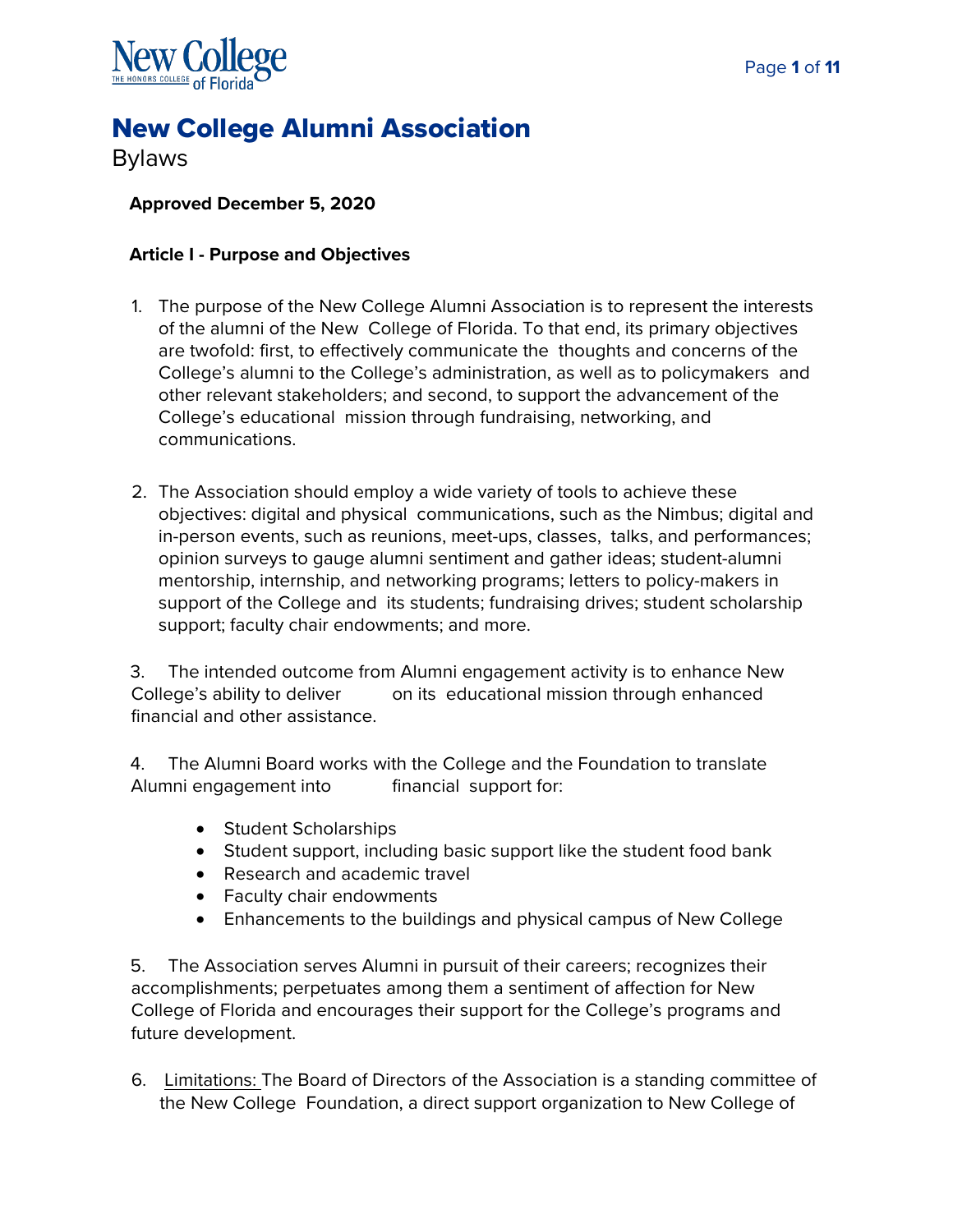Florida under Florida Statutes and the Internal Revenue Code. No substantial part of the activities of the Association shall be the carrying on of propaganda or otherwise attempting to influence legislation unrelated to the benefit of the New College of Florida. The Association shall not participate or intervene in the publishing or distributing of partisan political statements or assist any political campaign on behalf of or in opposition to any candidate for public office.

7. The New College Alumni Association does not and shall not discriminate on the basis of race, color, religion (creed), gender, gender expression, age, national origin, ancestry, disability, marital status, sexual orientation or military status in any of its activities or operations. These activities include but are not limited to, hiring, and firing of staff, selection of volunteers and vendors, and provision of services.

8. The New College Alumni Association is committed to providing an inclusive and welcoming environment for all members of the New College Community, staff, students, alumni, volunteers, vendors and subcontractors.

### **Article II - Alumni Classification**

1. In General.

a) All graduates of New College shall become members of the Association upon graduation.

- b) Any person who has withdrawn from New College after having successfully completed at least one academic term shall also be considered a member of the Association.
- 2. Honorary Alumni.
	- a) The Board of Directors may designate individuals as Honorary Alumni by majority vote of the Board of Directors.
	- b) Honorary Alumni are afforded all rights and privileges afforded to other Alumni but may not vote or serve on the board.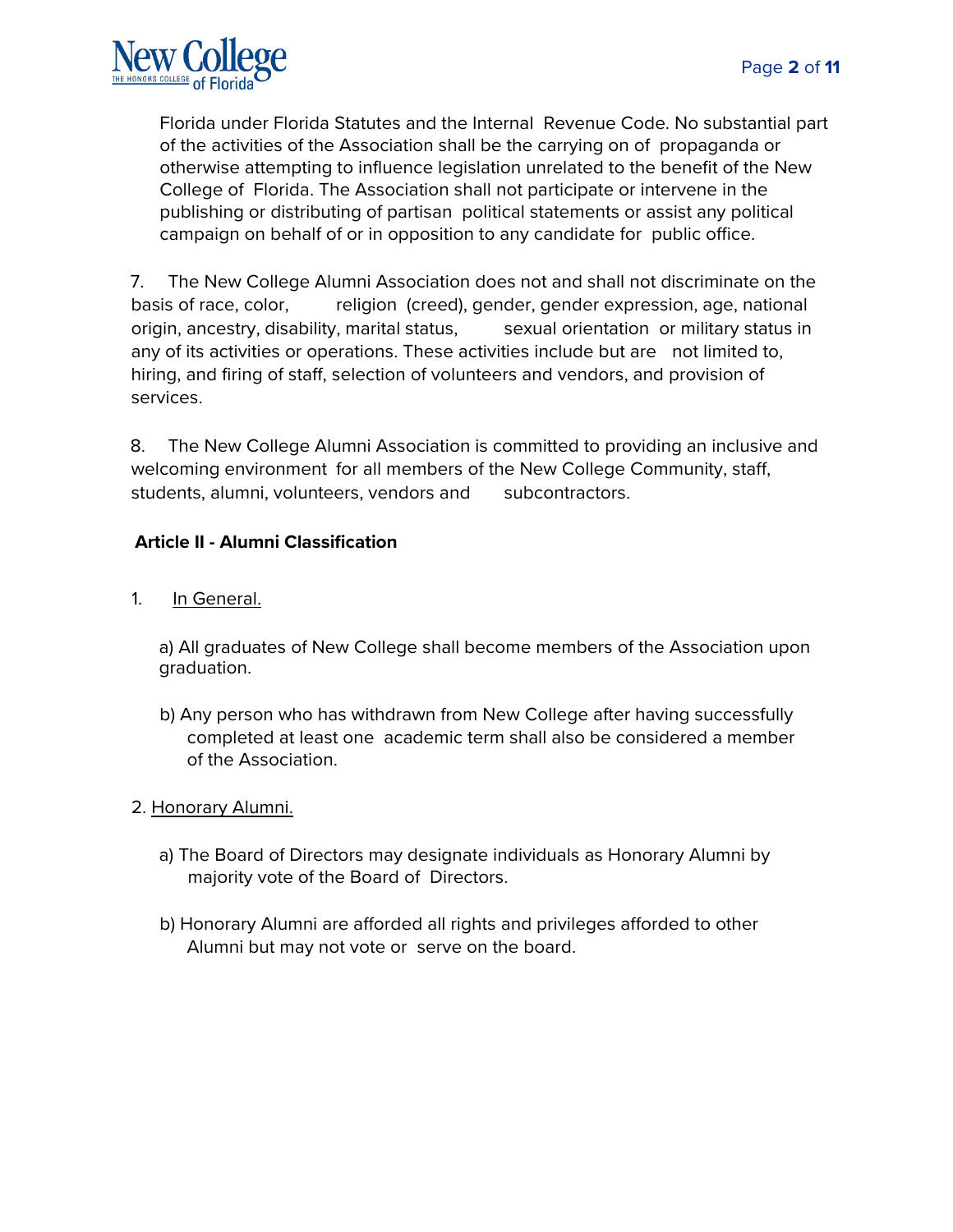

#### **Article III – Board of Directors**

1. Number and Classification of Directors. The Association shall be governed by a Board of Directors, which shall consist of at least 12, but not more than 18, Directors at Large (not including ex officio directors or the past chair director as may be provided for by these bylaws).

> a. Directors at Large. The Board of Directors shall consist of at least twelve (12) Directors at Large, which appointments shall be on a rolling schedule of three (3) year terms, running concurrent with the fiscal year end calendar as provided in this Article. Directors shall not serve more than three (3) consecutive terms without at least a two (2) year break from service on the Board. Any Directors

> serving on the Board at the time this term limit was adopted, who otherwise would be in violation of this term limit, shall serve out the remainder of their current terms. Each Director at Large shall enjoy all the duties, rights, and privileges accorded in these By-Laws.

> b. Past Chair. Upon the end of their term as chair, the Chair of the Board shall automatically serve a term of one (1) year on the Board as the Past Chair Director. The Board in its discretion may vote to extend a Past Chair Director's term as necessary, but for no more than a total of (3) years. For as long as the Past Chair serves in such capacity, they will serve as a member of the Executive Committee in the interest of continuity in leadership. The Past Chair Director shall enjoy all the duties, rights, and privileges accorded in these By-Laws to the Directors at Large. The Past Chair shall serve as an Officer of the Board.

c. Chair-Elect. The Chair-Elect will assume the Board Chair position for a two-year term (without need for election).

#### 2. Meetings.

- a) Regular meetings:
	- (i) Schedule. The Board of Directors shall annually set a prospective schedule of regular meetings. Directors are encouraged to attend meetings in person when possible but may also attend via teleconference or videoconference.
	- (ii) General Meeting. There shall be a general meeting of all members of the Association. This meeting shall take place at the convenience of the board.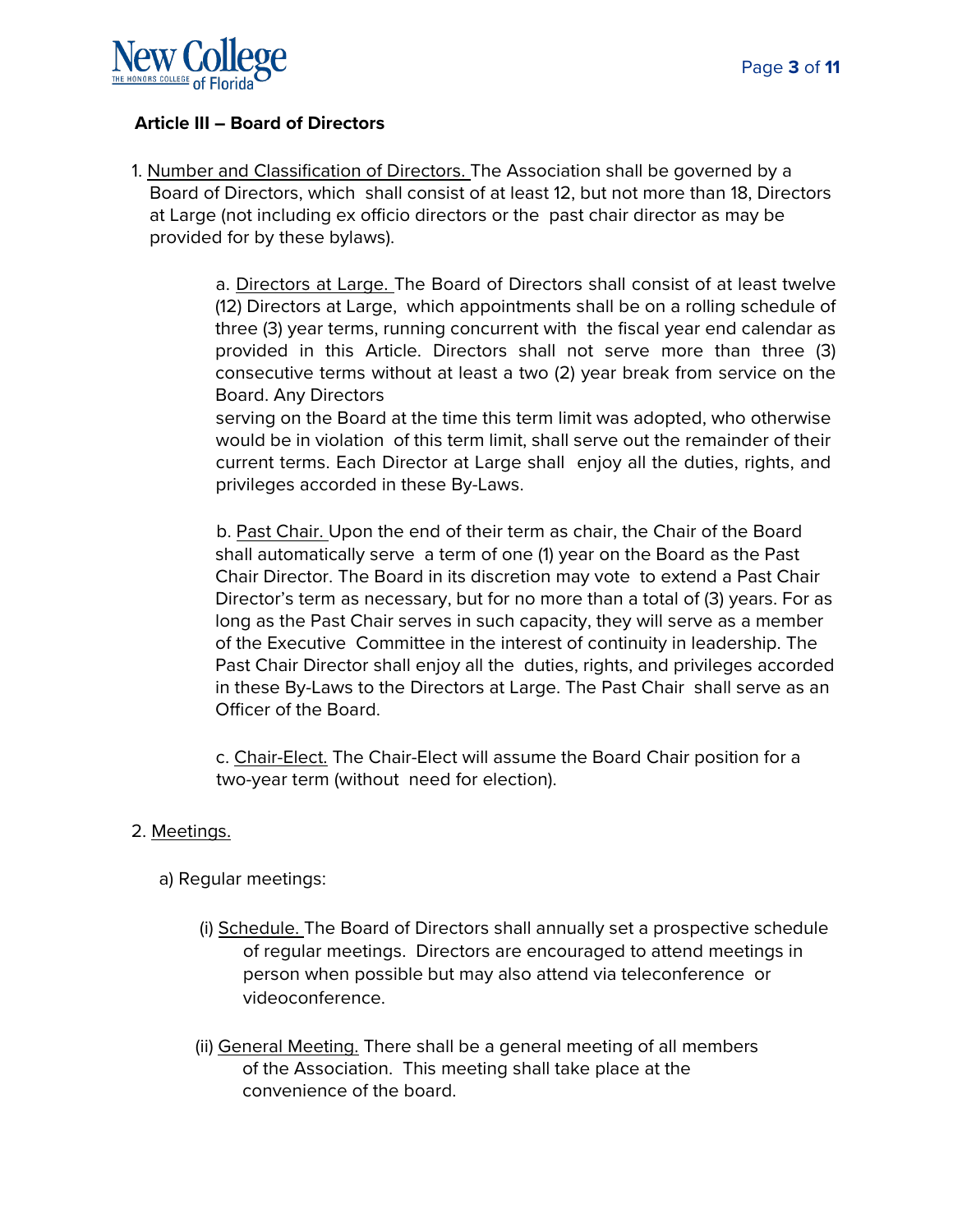

- (iii) Regular Meetings. Of the remaining regular meetings, one shall coincide with commencement and at least one of the other regular meetings shall coincide with a meeting of the Board of Directors of the New College Foundation. A fourth regular meeting may be set at the convenience of the board.
- b) Additional meetings. The Board may have such additional meetings as the Executive Committee may establish which may be held in Sarasota, Florida, at another location, or via electronic communication. The Executive Committee shall make reasonable efforts to provide notice of such additional meetings to all Directors and Alumni.
- c) Quorum. Except as provided in these Bylaws, all actions of the Board of the Directors require a majority vote of a quorum. A quorum shall consist of seven (7) voting Directors, regardless of total number of Directors on the Board, attending a meeting, whether attendance is in person, by telephone, or via electronic communication. As used in this document, any reference to voting or the number of votes needed pertains only to Directors authorized to vote by these by-laws.
- d) Minutes. All meetings of the Board of Directors will be recorded. Copies of all meeting minutes shall be archived in the Association office. The Chair-Elect or the designee shall distribute copies of the minutes to members of the Board of Directors. Copies of records will be available to the membership upon request at cost or as otherwise provided by the Board.
- e) Voting.
	- (i) Voting by proxy is not allowed.
	- (ii) Unless otherwise specified herein, a simple majority of the directors attending a meeting is all that is required to pass a vote.
- f) Comment by Association Members and the Public

(i) All members of the Association meeting the qualifications for membership set forth in Article II, Section 1 are entitled to make comment at meetings of the Board of

Directors. Comment may be made in writing or orally. The time allotted an individual for oral comment at a meeting shall be three minutes, and the time allotted a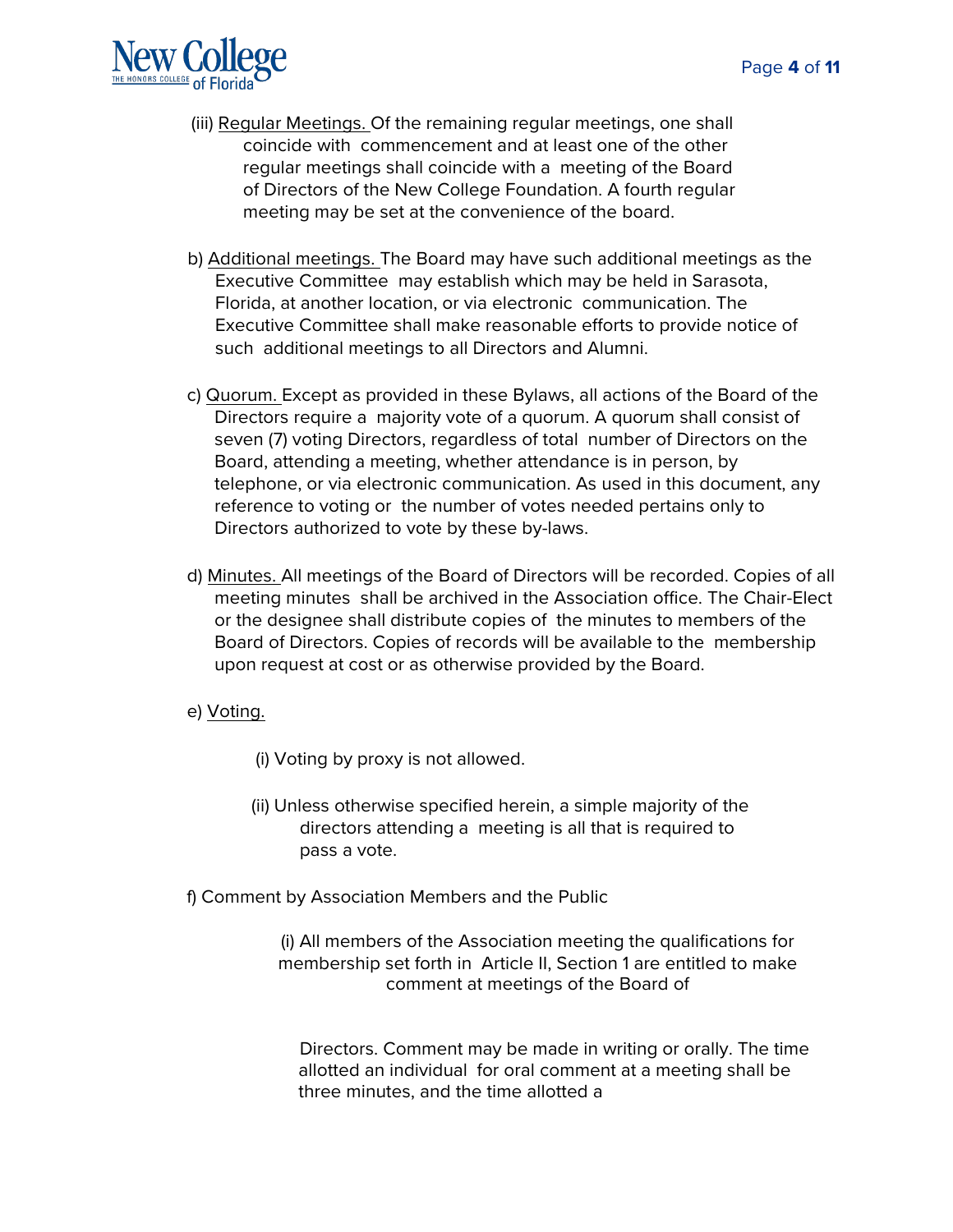

spokesperson, if designated by a group of three or more persons in lieu of their individual comments, shall be ten minutes.

- (ii) Written comment shall be included in the record of the meeting, and oral comment shall be noted in the minutes of the meeting.
- (iii) Members wishing to make oral comment at a meeting are required to notify the Chair, prior to the meeting and, if reasonably feasible, 24 hours in advance of the meeting, so that space may be made in the agenda to hear comments in an organized manner. Nonetheless, the Chair shall have the discretion to permit commenters to be heard even if the foregoing requirement is not met.
- (iv) To the extent required by Florida Statutes § 286.0114, members of the general public may make comment at meetings of the Board of Directors. Such comment shall be

subject to the same rules and conditions set forth in this subsection for comment by members of the Association.

> (v) Absent a vote of the Board to extend the time for comments, no more than 35 total minutes of each meeting will be devoted to comments by members of the Association and the public, provided, if the 35-minute time-limit is reached, the Board shall consider the question of whether to schedule an additional meeting to hear further comments and explore the issues raised by members or the public.

### 3. Election and Appointment of Directors at Large

a. Schedule. Elections and appointments shall be made annually and shall be for a term of three (3) years. At the last full board meeting of the calendar year prior to Dec 31 the Board of Directors shall determine the maximum number of Directors at Large it will accept for the next cycle and notify the Alumni Relations office. The majority of seats will be held for elected candidates. If the number of qualified (or as defined below in c. as in good standing) candidates running for election is less than the number of seats available, the remainder of seats shall be filled through appointments.

b. Notice. Beginning on February 1 of each year, the Governance Committee with assistance from the Alumni office shall begin accepting applications for the Director at Large positions to be filled that year. Call for and acceptance of applications for the Director at Large positions will end March 1. Voting will open March 15 and end March 30. Governance shall also announce the beginning and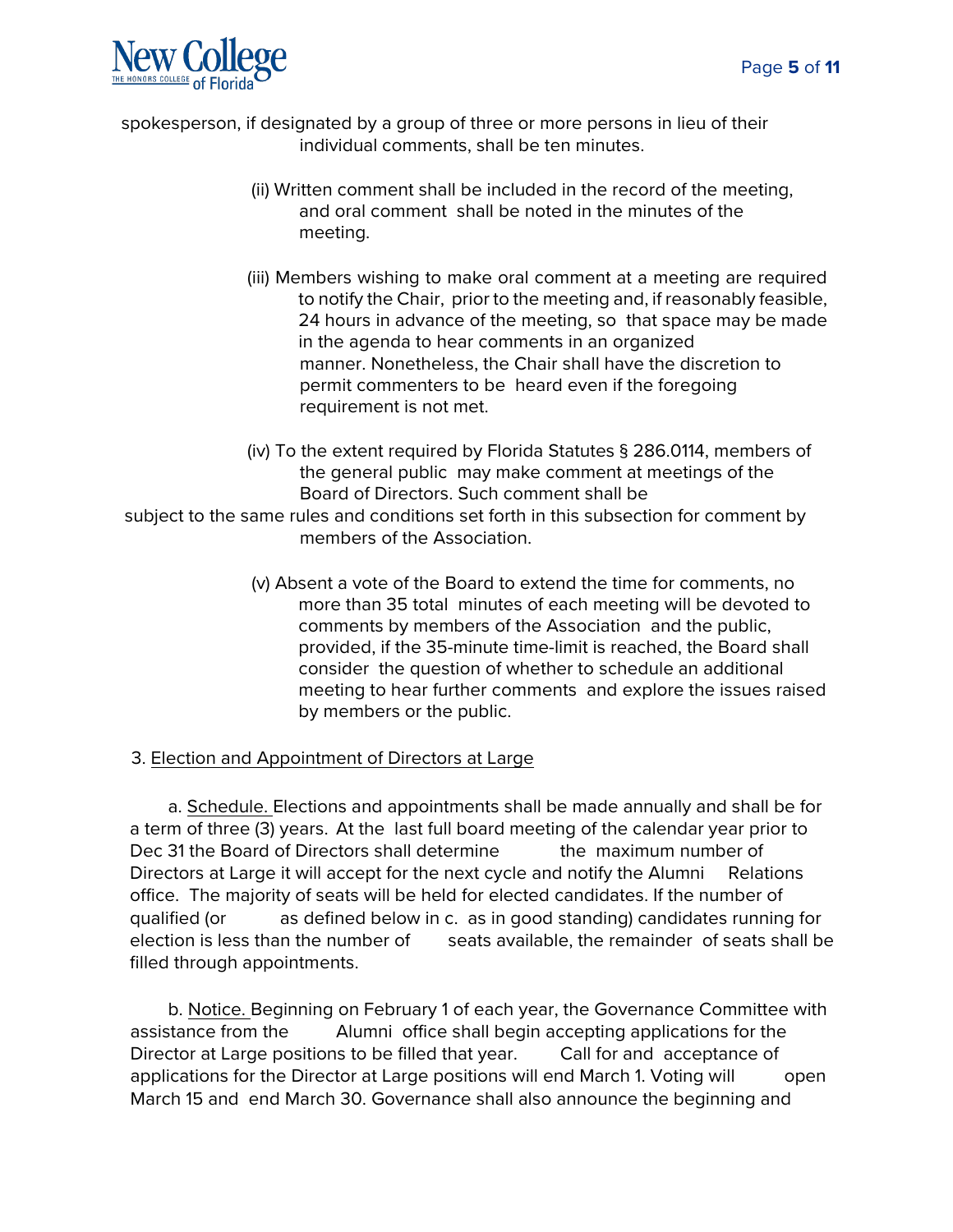

closing of elections. The election results will be tallied and announced. The new board members can attend as guests the Spring board meeting and will attend their first official meeting after July 1.

- c. Elections and Appointments.
	- i) Procedure. The Governance Committee shall create, and the Board shall approve, an application for consideration for appointment to the Board of Directors and any changes thereto. The Executive Committee shall make the application available to the membership and, after receiving the applications, shall publish, within 10 days after the application deadline, the statements of intent, or other candidate information, pursuant to guidelines established by the Board for comment by the entire Association. The application shall be identical for both elections and appointments.
	- ii) Applicants. Any member of the Association wishing to be considered for a position of Director at Large shall submit a written application to the Governance Committee of the Association at the office of the Association prior to the application deadline.
	- iii) Elections. All applicants who submitted a **completed** application and who are in good standing with the school and Association, void of any conflict of interest or other criteria that would prevent service, shall be presented to the membership for a vote. The candidates will be vetted by the Governance Committee to verify that the candidate meets the minimum criteria of good standing with the school and Association and that there are no other criteria that would prevent service.

(1) Board applicants who have a documented history of threatening students, faculty, staff, the college, others in the New College community, or to be judged as creating potential harm to the reputation of the college may be denied advancement to the voting stage of NCAA Board selection. If an application is denied by the vetting committee, the applicant may appeal for a hearing among the full board. A quorum of the board is required for a hearing application to be made by the Board. If the Board agrees to hear this appeal, the meeting will be a matter of public record and available for public review.

iv) Appointments. To maintain a diverse board, the Governance Committee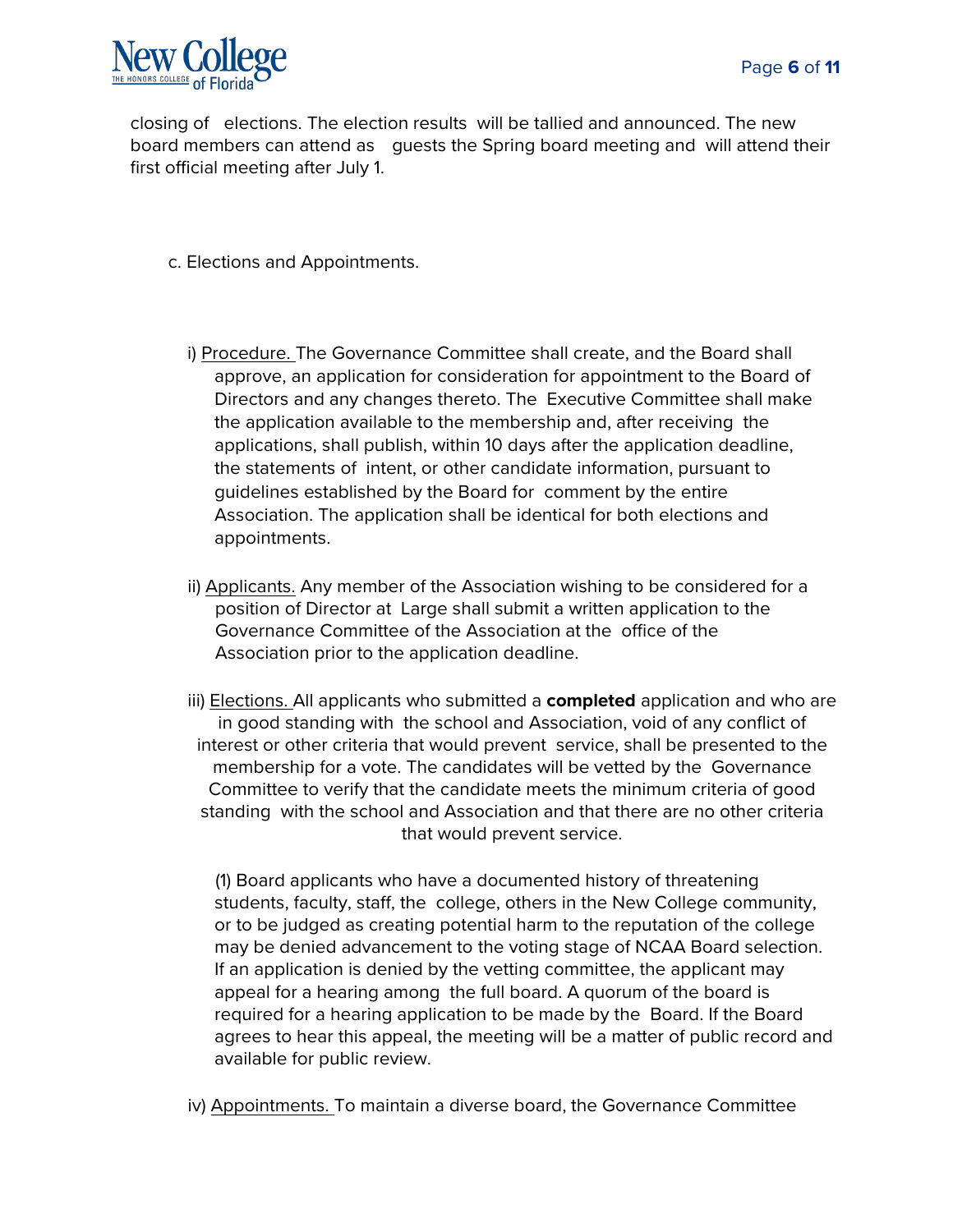

shall recommend the appointment of candidates. If necessary, the Governance Committee shall seek additional applicants to fulfill the allotted percentage of Directors at Large to be appointed each cycle.

- v) Appointment Vetting. The Governance Committee shall be responsible for vetting the applicants and shall make recommendations to the Board of Directors, who shall vote on the appointments, as necessary. Board members not part of the Governance Committee and non-board members may be added to the vetting subcommittee in accordance with Article V, section 5.
- vi) Election Selection. Applicants receiving the largest number of the votes of the membership shall be appointed to the available openings reserved for elected Directors. The newly appointed directors shall become active immediately and shall attend the next regular meeting and shall continue to serve as Directors as otherwise laid out in this Section.

vii) Appointment Selection. After the completion of the voting process for the elected positions, the Governance Committee shall make its appointment recommendations to the Board. The applicants receiving a majority of the votes of the Directors attending that meeting shall be succeeded to the available openings reserved for appointed Directors. The newly selected directors shall become

active upon the notice of the board of directors and shall attend the next regular meeting and shall continue to serve as Directors as otherwise laid out in this Section.

viii)Vacancies. If a vacancy of a Director at Large position occurs prior to the notice for the next appointment cycle, or if not, enough applications are received to fill the open slots, the Executive Committee shall fill the position(s) utilizing the same factors considered during the appointment cycle. The appointment shall be for the remainder of the term vacated or unfilled.

4. Responsibilities of Directors. Directors shall regularly attend Board of Director meetings, the committee or working team meetings on which they serve and actively participate in the affairs of the Board and of the Association as a whole.

a) Board Member Responsibilities also include the following expectations:

o Know the College's missions and strategic plan, policies, programs, and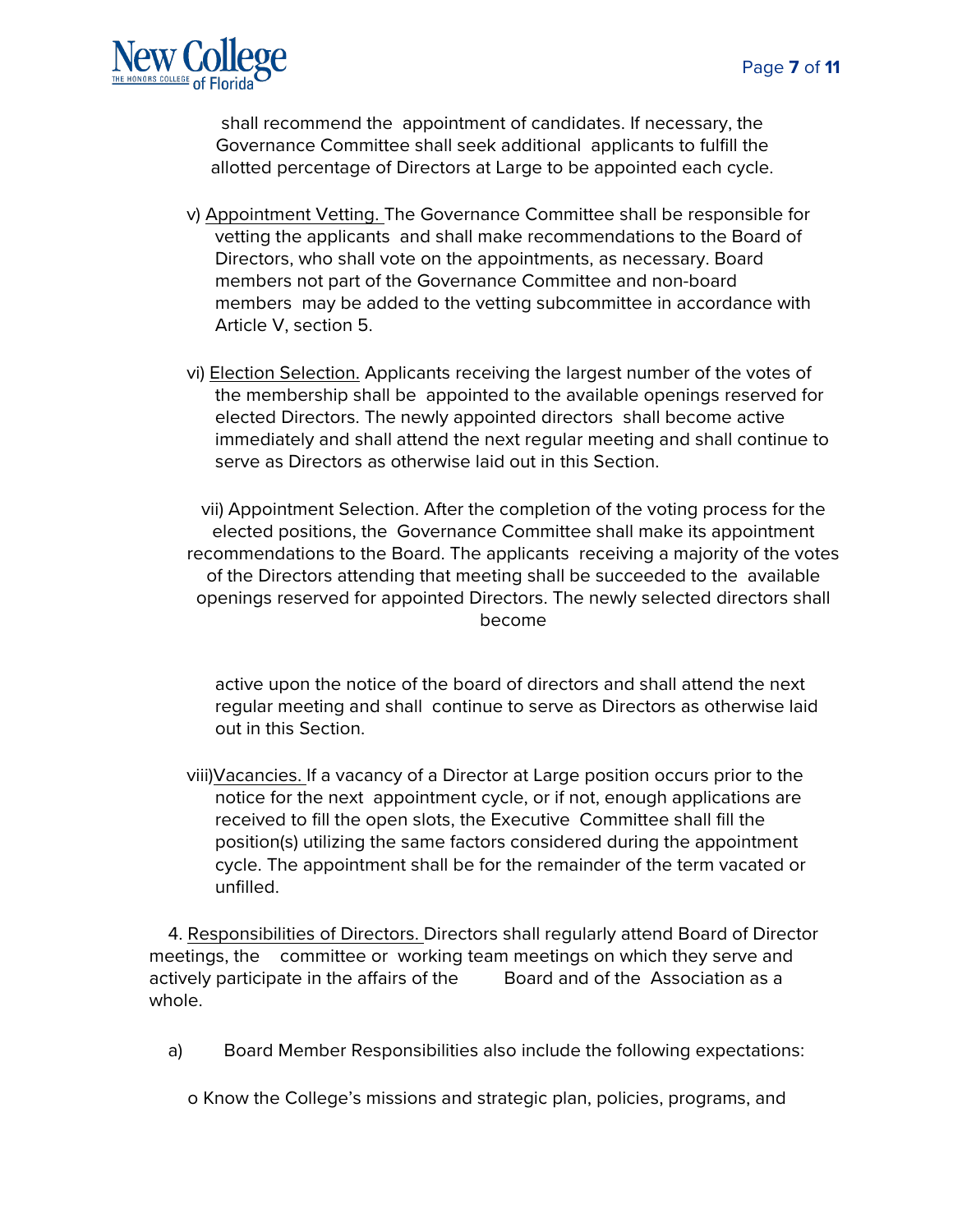

needs

o Understand the key goals of the New College Foundation o Understand and support the stated purpose of the New College Alumni Association o Follow NCAA policies and board resolutions

o Sign an annual conflict-of-interest disclosure and make NCAA aware of any potential conflicts o Obey Florida's Sunshine Laws

- o Prepare for, attend, and participate in board meetings and where possible support alumni engagement and fundraising activities
- o Give a meaningful personal financial donation to New

College of Florida every year 5. Removal of Directors.

a) Failure to Attend Meetings. In the event that a Director at Large fails to attend at least two consecutive meetings of the Board of Directors, beginning at the second meeting and continuing at every applicable meeting thereafter, the Board may vote on the proposed removal of that Director.

b) Other reasons for removal. If a Director proposes to remove another Director for any reason other than failure to attend meetings of the Board of Directors, that Director shall provide notice to the Executive Committee, and the Executive Committee shall then provide notice and reason of any pending action to remove any Director to all members no later than twentyone (21) days before consideration of the removal at a Board meeting.

 c) In addition to the foregoing, the Director who is the focus of a potential removal shall:

- i) Receive notice of the reasons for the potential removal at least twentyone (21) days before consideration of the removal at a Board meeting convened to consider the removal.
- ii) Sufficient information to allow that Director to understand the reasons for the potential removal; and
- iii) An opportunity for that Director to present their views in writing and/or in person at the Board meeting referred to above.
- d) The views of that Director shall receive full and fair consideration by the Board.
- e) A Director at Large may be removed from office by a two-thirds majority vote of the Directors at Large attending that meeting provided that the steps above are undertaken.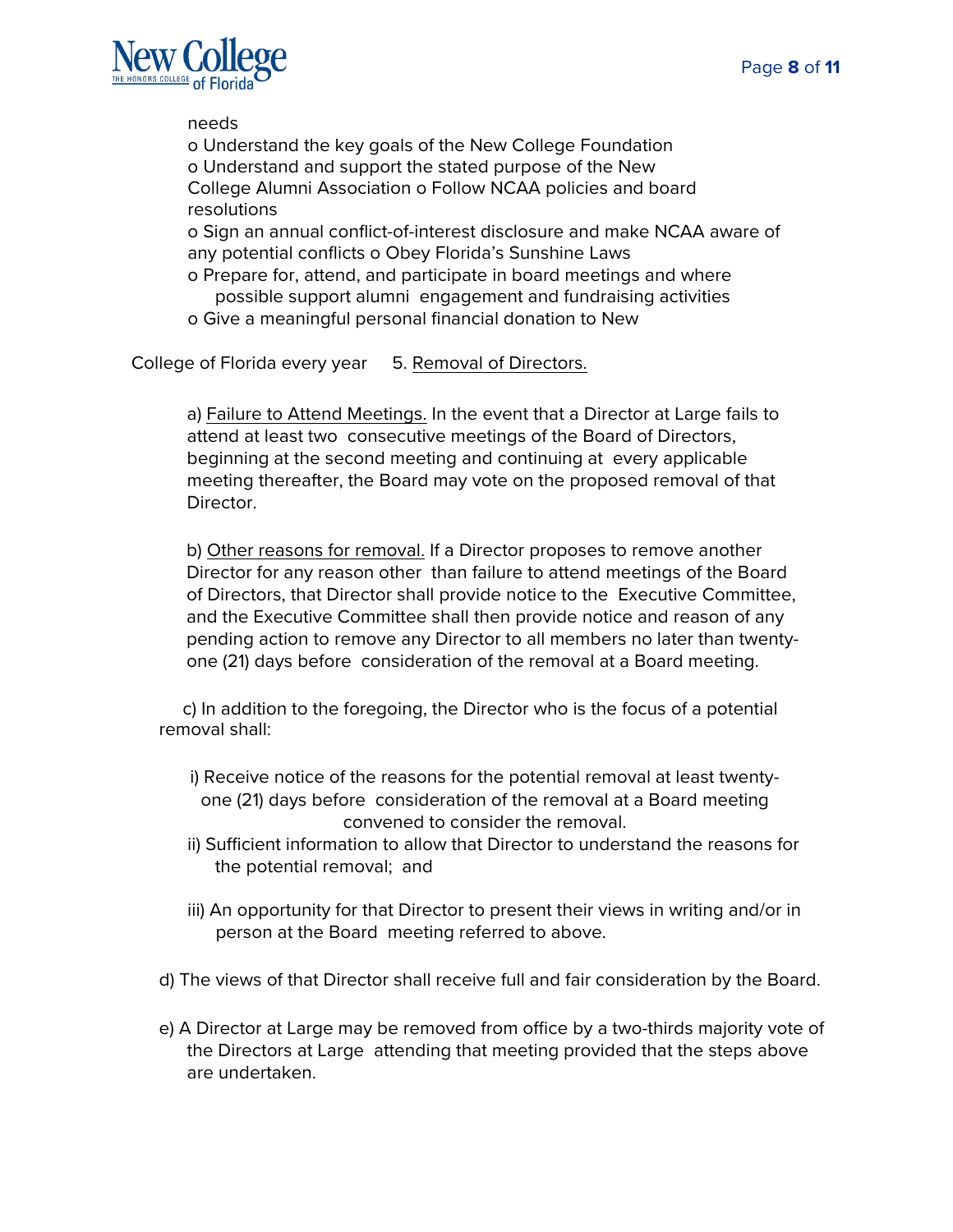

#### **Article IV - Officers**

1. Offices, Election, Term of Office, and Qualifications. There shall be a Chair, which shall be the previous Chair Elect. Additionally, there shall be a Chair Elect, Past Chair, and a Governance Chair of the Association, who shall all be elected by the Board of Directors from among its members. All Officers, except for the Past Chair, shall serve for a term of two years. Continued service in any office is contingent upon continued service as a member of the Board of Directors. A director with only 1 year remaining in their term may be elected to any office in which case the second year of service as an officer would be contingent upon their reappointment to the Board.

#### 2. Vacancies.

1. In General. A vacancy in any office, other than that of the Chair, before the end of its scheduled term shall be filled within 30 days by majority vote of the remaining members of the Board of Directors. In its discretion, the Executive Committee may designate a Director to serve as an acting officer during that 30- day period. Such designation does not

preclude any other director **from being elected during the board** vote.

2. Vacancy in Chair position. Should the office of Chair become vacant, the Chair-Elect shall assume the position of Chair and the remaining members of the Board shall, by majority vote, elect a new Chair-Elect who shall serve the remaining term of the prior Chair-Elect.

3. Removal; Notice. An officer may be removed from office by a two-thirds majority vote of the members of the Board of Directors attending the meeting, provided that notice of the proposed removal has been sent to the Board of Directors at least fourteen (14) days prior to the vote.

4. Chair; Powers and Duties. The Chair shall be the chief executive officer of the Association and shall have general supervision over the business of the Association, subject to the control of the Board of Directors.

5. The Chair shall preside at all meetings of the Board of Directors. The Chair shall serve as a liaison between the Association and the Alumni Chapters, New College, and the New College The Tomorrow Republic Foundation, Inc. The Chair additionally shall perform such other duties as from time to time may be assigned to him by the Board of Directors.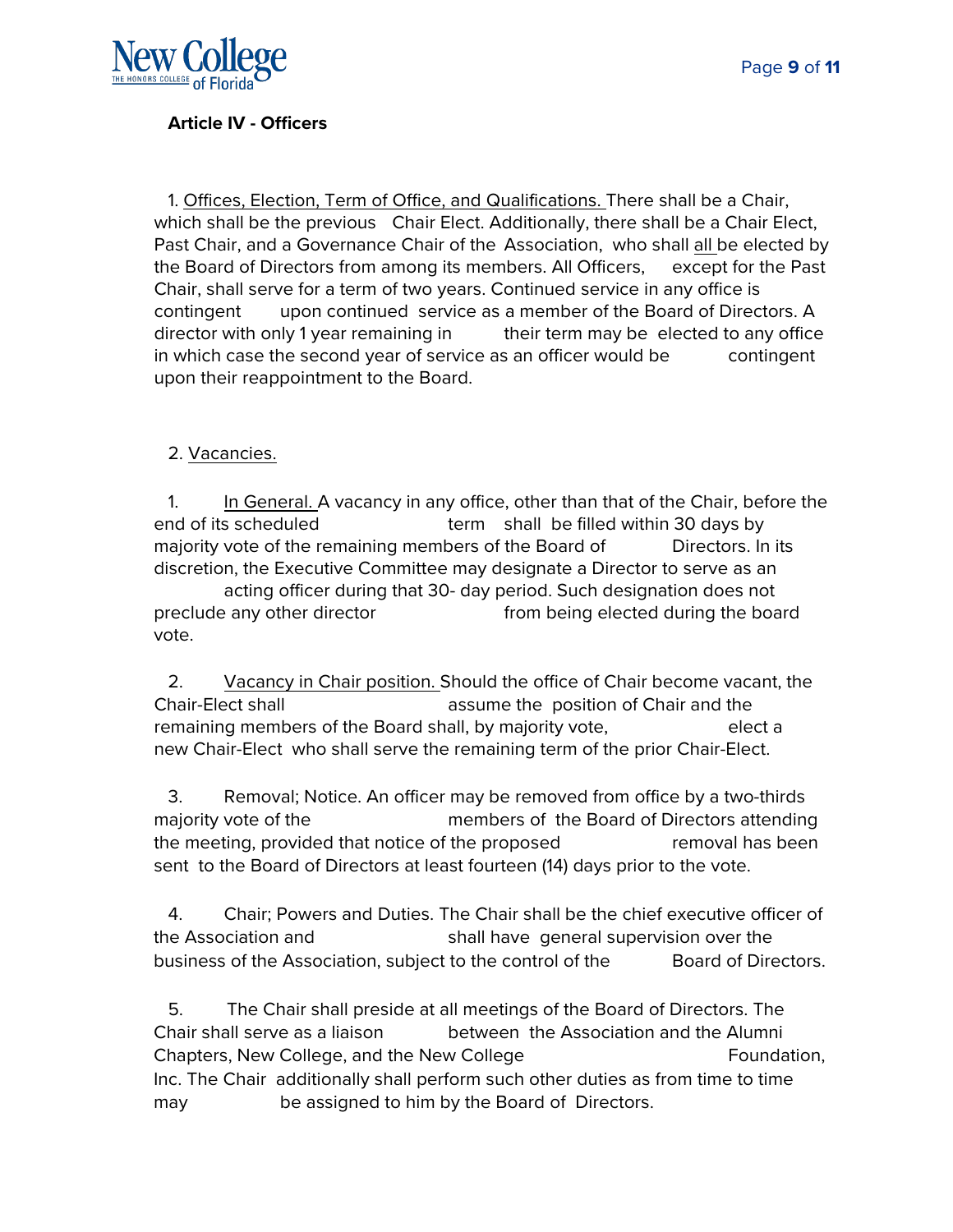6. Chair-Elect; Powers and Duties. The Chair-Elect shall preside over meetings of the Board of Directors in the absence of the Board Chair. The Chair-Elect shall designate another member of the Board of Directors to ensure that the minutes of the meeting are recorded and may exercise any other duties or responsibilities of the Chair until the Chair returns. The Chair-Elect shall work with the Chair to become sufficiently knowledgeable about the functions of the NCAA and its interactions with the Foundation and the College so as to be prepared to assume the role of Chair

when called upon including attending the Foundation Board meetings to the greatest extent possible.

# **Article V – Committees**

- 1. Executive Committee. There shall be an Executive Committee, consisting of the Chair, the Chair-Elect, the Past Chair and the Chair of the Governance Committee, which shall meet, in person or by conference call, at all such times as it deems necessary between regular meetings of the Board of Directors. It shall possess and exercise the normal powers of the Board of Directors in the management of the business affairs of the Association, except that any action taken by the Executive Committee may be rescinded or modified by majority vote of the Board of Directors at its next meeting. The Chair shall preside over all meetings of the Executive Committee and shall report to the Board of Directors at each of its meetings upon all actions taken by the Executive Committee. The Executive Committee shall consult with the President of New College with respect to the business of the Association from time to time as the Executive Committee may deem reasonable and appropriate.
- 2. Governance Committee. There shall be a Governance Committee, consisting of at least three members, which shall meet in person or by conference call at all such times it deems necessary. It shall lead and assist the Board of Directors in reviewing and updating the role and responsibilities, composition, knowledge, effectiveness, and leadership of the Board of Directors. The Governance Committee shall additionally have responsibility for the supervision and conduct of the Board of Director appointments, pursuant to the provisions of Article III of these By-Laws. The Chair of the Governance Committee shall be elected by members of the Board of Directors to serve a two (2) year term.
- 3. Other Committees or Working Groups. The Board of Directors shall establish such other permanent or temporary committees or working groups as it from time to time deems appropriate.
- 4. Vacancies in Committee Leadership. If the chair of any committee steps down from that position or leaves the board prior to the end of their term as chair, the